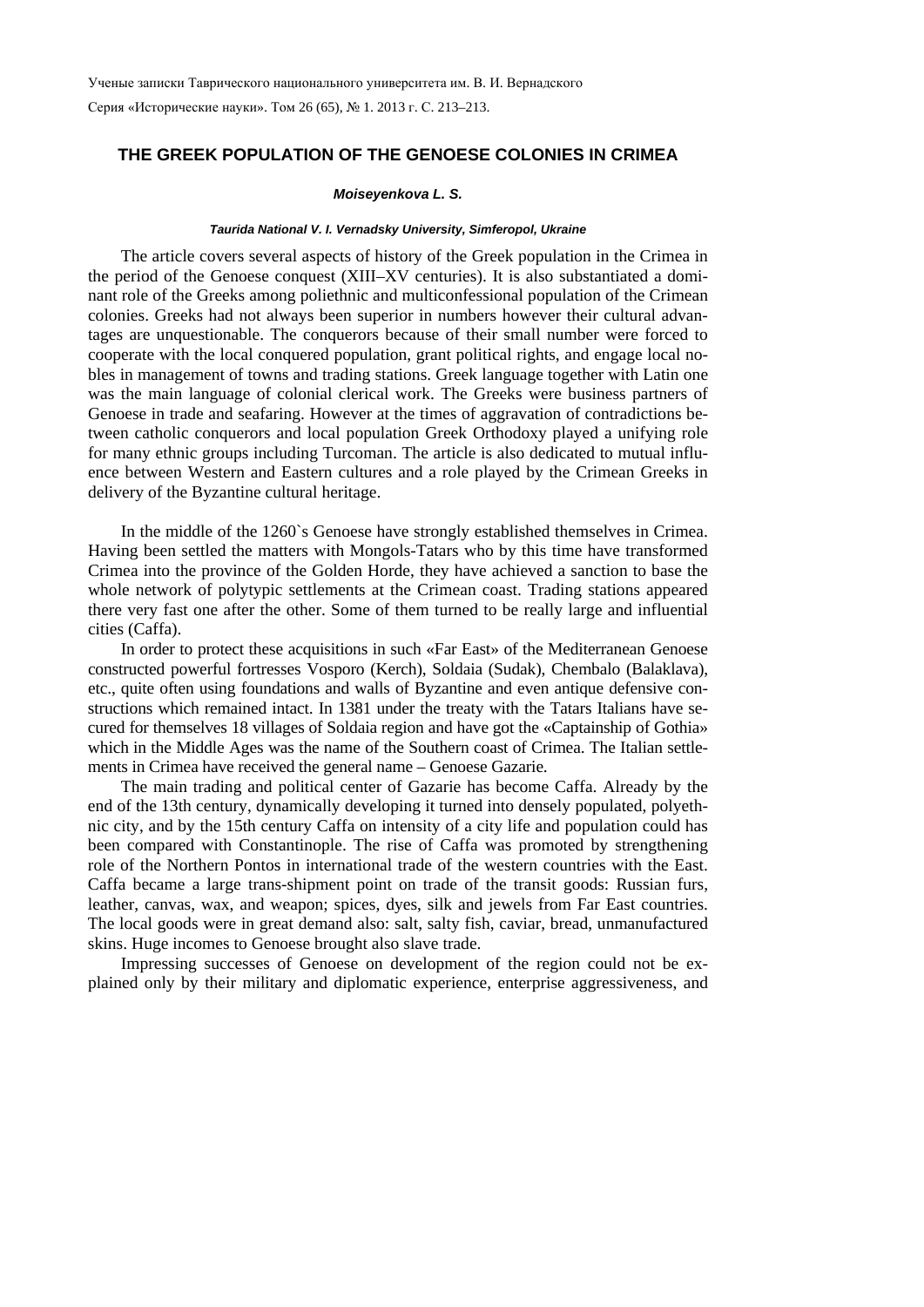business quick. The Genoa colonization had trading character, and the number of colonists was always insignificant. Towns and fortresses of the Crimean coast which visible traces were kept till our times, were erected by hands of the local Crimean population, which work and talents Italians tried to turn to own advantage with highest possible effectiveness.

All researchers from the very first steps of studying history of the Genoese colonies ascertained extraordinary diversity of the Crimean population, at times admitting their inability not only to define an ethnic characteristic of its separate components, but even to list all nations known to a science which representatives lived in trading stations. Not the full list can far look so: Greeks, Armenians, Tatars, Jews, Cumans, Russians, Syrians, Abkhazians, Circassians, Georgians, Hungarians, etc. There were adherents of various religions among named nations: Christianity, Islam and Judaism. In the process of growth of economic appeal of trading stations, this diversity only intensified.

Ethnic-religious picture of the medieval Crimea represented such a mix, which could be defined as «the European Babylon» or «the European Jerusalem.» However, the mix as has noticed Fernand Broudel «must consist of different elements. Their diversity is evidence that they do not merge in homogeneous mass, remain separate, isolated, and more and more distinct in the process of moving from the basic centers in which they are closely bound» [1, p. 597].

The most significant ethnic communities with which the Italian conquerors have interacted were Greek, Armenian, Tatar and Jewish. The Greek population prevailed over representatives of other ethnic groups (Tatars, Circassians) in coastal cities of Crimea. In Caffa and Soldaia Armenians made the competition to Greeks. Existing data about absolute prevalence of Armenians in Caffa of the middle of 15th century now called in question. To this doubt, would be desirable to add the following: in the 30`s years of the 14th century «infusion» of a large ethnic group of Armenians in the region, which ran from oppressions initiated by the Turks, has made impression upon contemporaries. Reflection of an innovation, instead of routine of daily occurrence is more frequent in sources. Establishing themselves on a new place, Armenians required greater communal definiteness among native population, showed activity on building up of space in conformity with cultural and religious needs, built up temples, transferred to them the rescued relics. Probably, this active self-affirmation of Armenians has also caused a use of the name «Seaside Armenia» which referred to Caffa and its district.

Greeks donated Armenians-coreligionists their temples, joint participation in divine service practiced also. Parishioners of the same Orthodox temples could be both Greeks, and Armenians, and representatives of other ethnic groups. All this does ethnic components of the Crimean population almost indiscernible.

Nevertheless, special researches are devoted to separate ethnic communities (Armenian, Russian, Jewish) of the Genoa settlements [*See for ex*.: 2, p. 142–154; 3, p. 169– 177]. Thus the Greek population is represented as a background which should shade and give more precise outlines to considered ethnos. However, the background which characteristics suppose the certain homogeneity and stability looks a little bit vague.

History of ethnogeny of the Crimean Greeks leaves many questions. Relations with the Greek population of antique colonies of Crimea are hardly traced. However, research-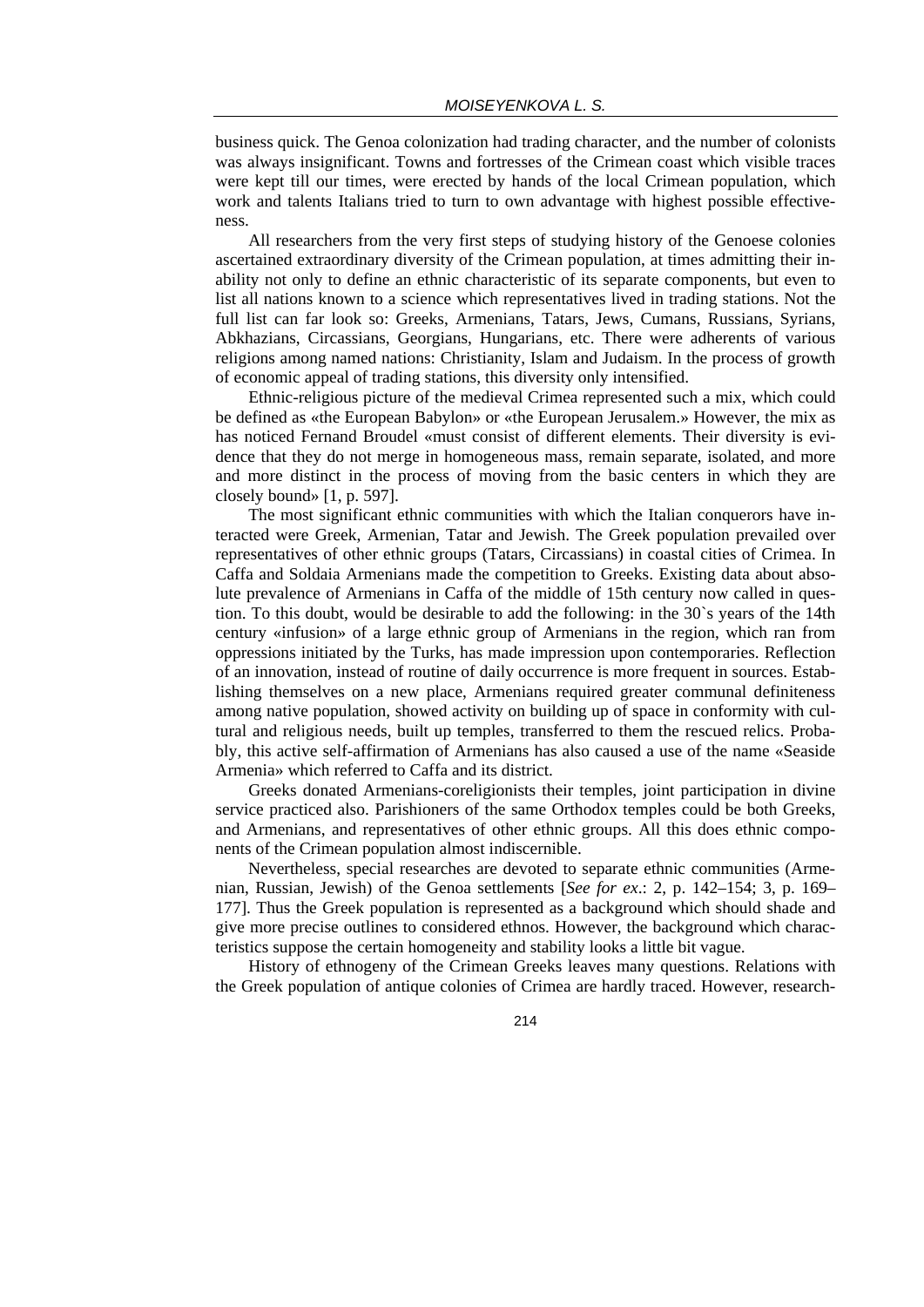ers do not deny, that «barbarized» Greeks and «Hellenized» barbarians participated in ethnogeny of the Crimean Greeks. During all history of Byzantium Crimea was considered by empire as the major stronghold of its influence in the Northern Pontos. Under active missionary, economic and political influence of Byzantium local Greek, Goth-Alan and partly Turkic population was converted to Christianity, has acquired Greek as a language of religious and daily dialogue, accepted elements of the Byzantine culture and ideology. In this case, we observe generating role of a religious-cultural component in relation to an ethnic generality. Processes of assimilation have been completed by the end of the 10th century. The Greek population of the Genoa settlements in Crimea, defining the religious and ethnic identity, named itself «Romans.»

Because of the Genoese conquest the Crimean settlements have become sort of liege dependent on Genoa. In this system of feudal submission, Greeks were from the point of view of the colonial authorities vassals of the first grade. Apparently, Latins have not seen special distinctions between the Crimean Greek population and the Byzantine Greeks with which they were in the closest intercourse long before they settled on the Crimean peninsula.

Not numerous conquerors willingly went on cooperation with the local nobility and first of all Greek which originally acted Circassians on behalf of the population of the colonies. The Greek names more frequently met among members of city authorities and trustee boards. Greeks more often than others were charged with the posts of captains, company's leaders. They more often than others assumed responsibility for food and other supply of cities, acted as tax-farmers of the state monopolies, and from the end of the 14th century when it became possible, as buyers of positions.

Prevalence of the Greek population, its business, public and cultural activity was admitted and taken into account by the Genoese authorities. Capital curia of Caffa on the constant salary kept the secretary of the Greek letter. Officials with knowledge of other languages (Arabian, Cuman, Tatar and so forth) were involved as required. Alongside with Latin notaries above drawing up of necessary documents worked officially approved by the consul of Caffa Greek notaries. They had the right to make notaries certificates in the Greek language. The statute of 1449 has officially legalized existence of the Greek notaries. And in the  $60^\circ s - 70^\circ s$  of the 15th century already met mentions of existence in Caffa special Greeks loggia, i.e. an official building where curia, office, scribes, and notaries should have been placed [4, p. 133].

Greeks that, in general, is natural for native population were presented at all steps of a social scale of coastal cities and rural district. Natives of the Greek nobility alongside with other representatives of local elite were often ranked to so-called to «white Genoese,» i.e. found the status among those who, not being actually Genoese, had their rights and privileges.

Activity of the Greek population is especially appreciable where it was not required to have a special social or a legal status. Latins have found qualified partners among the Greek merchants. In the organization of trade on a new place colonists, most likely, leaned on experience and knowledge of the Greek merchant class, which took the lead positions in trade of the region in the pre-Genoese period. Already by the end of the 80`s of the 13th century practically from the first steps of existence of the trading stations Genoese, coop-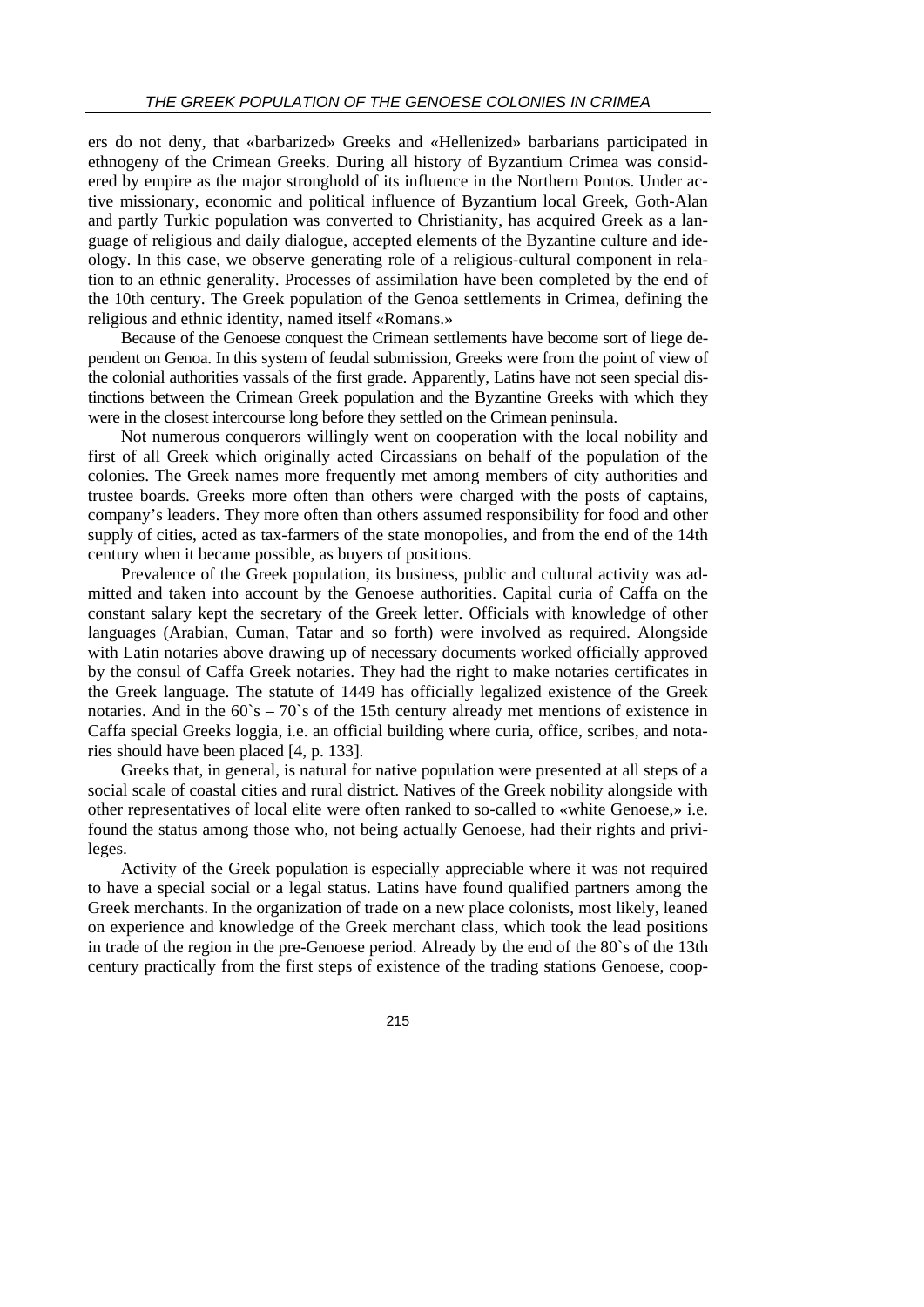erating with Greeks could arrange mass export of grain from Crimea and the Northern and Eastern Pontos. Caffa's trade in grain was especially intensive [5, p. 28; 6, p. 29–30].

At Genoese, joining the advanced forms and methods of business, getting certain access to extensive trading contacts of Italians, the Crimean Greeks acted in the merchant environment not only as the subsidiary personnel serving needs of colonial trade, but also as proprietors of ships, solvent and exclusive dealers of spices and cloth.

The craft on the economic importance in the Crimean cities conceded to trade, but its role in economic development of the region did not have to be underestimated. Caffa's statements of the end of the 13th century name about 30 craft specialties, which, certainly, have arisen not suddenly. Genoese have found in the Crimean settlements highly developed craft manufacture. Archeological data testify about advanced local ceramic products and bronze foundry craft in the period before the conquest. Ceramic finds kept brands in the form of the Greek monograms, which have allowed ascertaining, that ceramic production of the seaside masters extended all over Crimea and beyond its bounds.

Not all Italians who arrived to Crimea were engaged exclusively in trade. Some of them found additional incomes in the organization of craft manufacture, mainly in metal working weapon manufacturing and tailoring. The crafts connected with manufacture of leather, furs, manufacturing of footwear, local fabrics – everything connected with supply of cities and fortresses with the foodstuffs belonged to local population activity. Millers, bakers, butchers were Greeks, Armenians and Jews. Foodstuffs were receiving from the rural district which population on the ethnic variety did not concede to cities. First of all the Greeks are appreciable here as wine growers and wine-makers. West-European traveler I. Schiltberger who has visited Crimea in the first half of the 15th century informed of the Greek Christians, «who make excellent wine»[7, p. 58]. Grapes grew up in the vicinities of Soldaia, Caffa, Chembalo. Every spring in Soldaia were electing two confidential persons. One of which had to be the Greek who was entrusted with the distribution of water between owners of vineyards. The Caffa's Charter of 1449 mentioned about the special tax collection from vineyards, and about sale of wine wholesale and retail in the towns of Crimea.

The Genoa authorities actively used local builders. Greeks and Armenians were skilful masons, marble workers, carvers on a stone. Documents name also many craft specialties connected with construction repair and equipment of vessels. The shipbuilding on peninsula had old, mainly, the Greek traditions. There are records of existence of a shipyard in the 12th century in Partenit. The Genoese highly rated the Greek shipbuilders. In the documents of Caffa dated by 1480`s were named carpenters from among Greeks who supervised over construction of the ships. By this time, there was a state shipyard in Caffa, which were carrying out orders of the city. A little later, a shipyard had been organized also in Chembalo.

Latin's activity in the Northern Pontos was not limited only to economic sphere. Latins had quite certain missionary goals, which achievement has appeared to be not so impressive. The uniting principles for all Greek and significant part of not Greek population was the Orthodox Christianity. Greeks continued to live in old ideas of communication with empire and patriarchy. In the list of eparchies of Constantinople patriarchy were named four Crimean: Kherson, Gothia and Sugdeya united with Fulle and Bospor. Their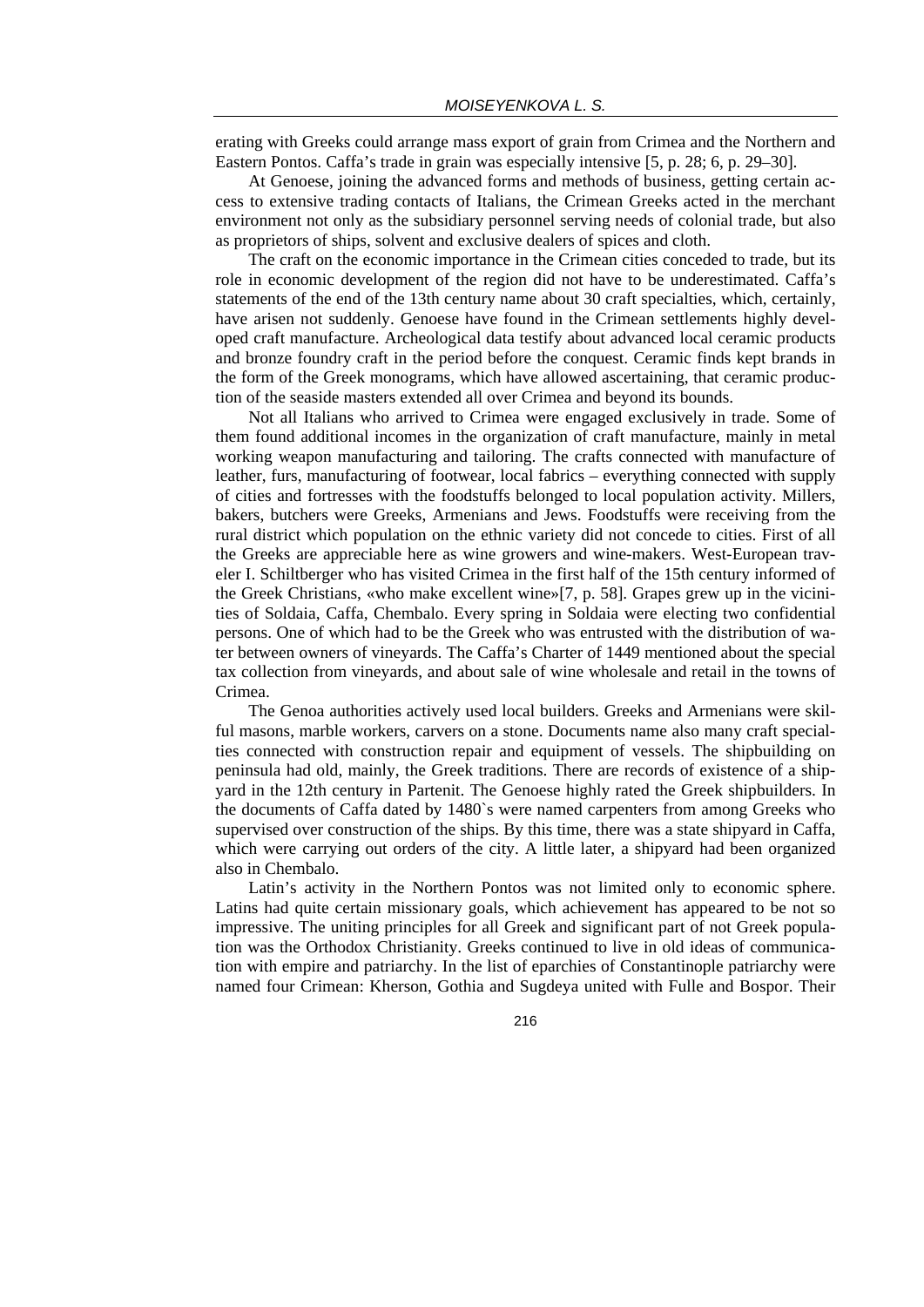representatives, which appointments depend on the patriarch, were in close relationships with the synod of Constantinople and took part in cathedrals. At the end of the 13th century bishop of Sugdeya and in the 14th century, the other bishops have been raised in a rank and became metropolitans.

There were numerous cult constructions in charge of the Crimean bishops. The abundance of temples, churches, and chapels has amazed the Polish diplomat M. Bronevsky who has visited Crimea in the second half of the 16th century. «Proud, not consent and rebellious Greeks», as considered M. Bronevsky, because of the disagreement easily defeated by the Genoese, «reached such intestine enmity, that the families most suffered from these distempers, did not wish even to be present and participate in public divine services. From here there was such set of churches that according to Christians their number reached several hundred» [8, p. 343]. However, it was not the matter. Really, the eyes of the diplomat have got used to the European town built around the central cathedral. The Crimean medieval towns developed spontaneously and were constructed according to the principle of functionality. Every residential area usually occupied by handicraftsmen of one specialty had own church as a rule devoted to the patron saint. The rich townspeople had also their own churches, which served also as patrimonial burial-vaults. As a rule, all of them were small erected on a plan typical for the Byzantine provincial architecture: rectangular basilica under gable roof and with a semicircular apse. Cross-domical temples, such as John Predtechia's temple in Kerch dated 10th–14th centuries were much less frequent. Unassuming external decoration of the majority of churches was compensated by the expressive internal decor presented by frescos. The kept frescos of Caffa's Saint Stephen church testify to a high level of skill of the Greek artists. Moreover, researchers found the bases to connect painting of the Saint Stephen church and creation of Dejesus and Eucharist images with a name of great Byzantine painter Feofan Grek who, according to some information, in the beginning of the 14th century stopped at Caffa on the way from Constantinople to Novgorod and Moscow [9, p. 49; 10, p. 51–52].

The Orthodox Church was for Greeks not only the consolidating basis in conditions of opposition to a pressure of Tatars-Moslems from one side and Latin-Catholics from another. Temples and monasteries were a place of dialogue, center of culture and education. There were schools at monasteries. There is information of school's existence at Saint Peter's monastery dated 1366. Besides the theological literature at schools were studied Greek classics by which enlightened Byzantines always have been so passionately keen. The Crimean Greeks could get not only church education. At educational institutions teaching was built by the principle of «seven free arts» studying. Greek as a language of antique erudition and culture and as the second (after Latin) official language of the settlements was taught not only at the Greek schools, but also at Armenian and at the schools established by the Italians.

The Genoese inevitably acquired local Greek customs and traditions. Some of them could organically blend with rites of official holidays, which were ordered from Genoa. On the common for Orthodox and Catholics holiday of the Epiphany which fell on January, 6th, Greeks were coming to the consular's castle and sang there «calimeras» («happy day»). The same day Orthodox priests (papas) were making a ceremony of consecration of the sea. Then boys jumped in sea waves, receiving gratuity for this.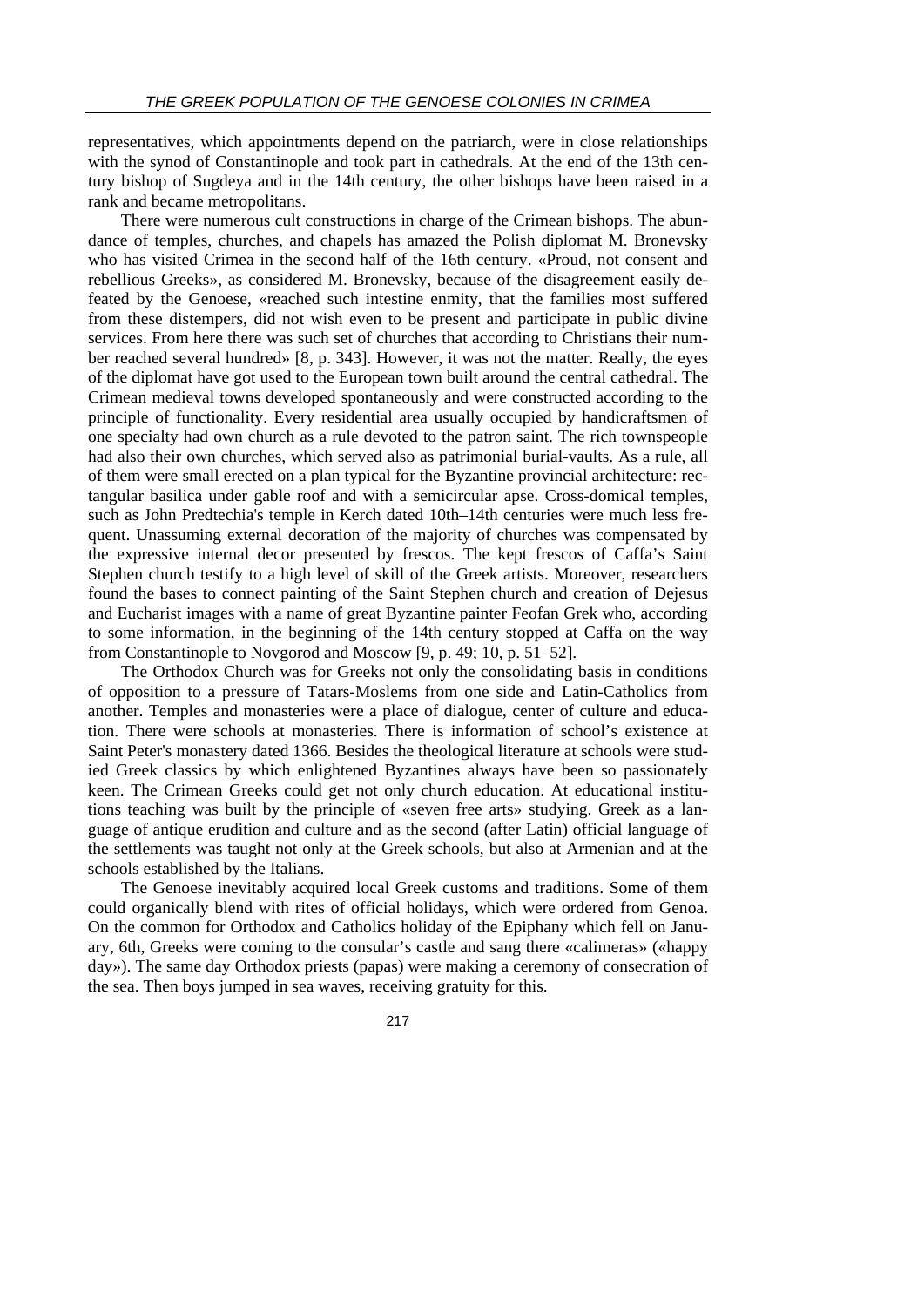Such a fact as that in far Crimean settlements the Genoese preferred to marry Greek women could be explained by the absence of serious cultural distinctions between Greeks and Italians.

Firstly, the Catholic clergy negatively reacted to such conjugal units, being afraid of a converting Latinas into schism because of everyday contemplation of customs and rites of Orthodoxy. Indispensable condition of the marriage was the promise of the bride to accept Catholic faith. However, Orthodox women far not always fulfilled the promises. Pope John XXII ordered to the bishop of Caffa to admonish and punish such wives who have not fulfilled the promise to be christened on a Catholic ceremony [11, p. 179; 12, p. 110].

In the middle of the 15th century in conditions of increasing Turkish threat, the Genoa authorities trying to keep colonists in the Black Sea settlements began to encourage marriages with local women, giving monetary payments on acquisition of families. Marriages with privileged and well-off Italians for local Greeks women were considered prestigious, but at times led to the real human dramas. Probably one of them has found reflection in a legend about young man Nikita from Soldaya and its love to a beautiful daughter of local shroff Ilya. The girl whose name was Nadiya has preferred to the not so rich young man who prepared himself to become a priest, the Genoese-Catholic who was the officer of palace guard. When Nikita has learned about a taken place wedding the beloved, he has gone to suburb of the town and settled in a cave by the spring where soon died of famine and sufferings. Therefore, as the legend says there was a spring of fidelity and a monastery of unrequited love in Sudak (modern name of Soldaya).

Thus, the Greek population of Crimea during the Genoa dominion held position of dominating ethnos among polyethnic and multyreligious population of the settlements. In many respects, Greeks set the fashion in economic, public, and cultural life of the Crimean towns and were empowered by the Genoese to represent all Crimean population.

## **List of references and literature**

1. Бродель Ф. Средиземное море и средиземноморский мир в эпоху Филиппа II. – M., 2003. – Ч. 2.

Broudel F. Sredizemnoye more i sredizemnomorskiy mir v epohu Filippa II. – Moscow, 2003. – P. 2.

2. Старокадомская М.К. Русское торговое население генуэзской Каффы // История и археология средневекового Крыма. – М., 1958.

Starocadomckaya M. K. Russkoye torgovoye naseleniye genuezskoy Kaffi, Istoriya i arheologiya srednevekovogo Krima. – Moscow, 1958.

3. Микаэлян В. А. Когда и как возникли армянские поселения в Крыму // Исторические связи и дружба украинского и армянского народов. – Киев, 1965.

Mikaelyan V. A. Kogda i kak voznikli armyanskiye poseleniya v Krimu, Istoricheskiye svyazi I drujba ukrainskogo I armyanskogo narodov. – Kiev, 1965.

4. Еманов А. Г. Образование городской коммуны Каффы. – Екатеринбург, 1997.

Emanov A. G. Obrazovaniye gorodskoy communi Kaffi. – Ekaterinburg, 1997.

5. Карпов С. П. Торговля зерном в Южном Причерноморье в XIII – XV вв. // Византийский временник. – М., 1989. – Т. 50.

Karpov S. P. Torgovlya zernom v Yuzhnom Prichernomorye v XIII – XV vv. // Vizantiysky vremennik. – Moscow, 1989. – Vol. 50.

6. Карпов С. П. Латинская Романия. – СПб., 2000.

Karpov S. P. Latinskaya Romaniya. – SPb., 2000.

7. Schiltberger I. Reisen in Europa, Azia und Africa von 1394 bis 1427. – München, 1859.

8. Броневский М. Описание Татарии // Записки Одесского общества истории древностей. – 1867. – Т. 6.